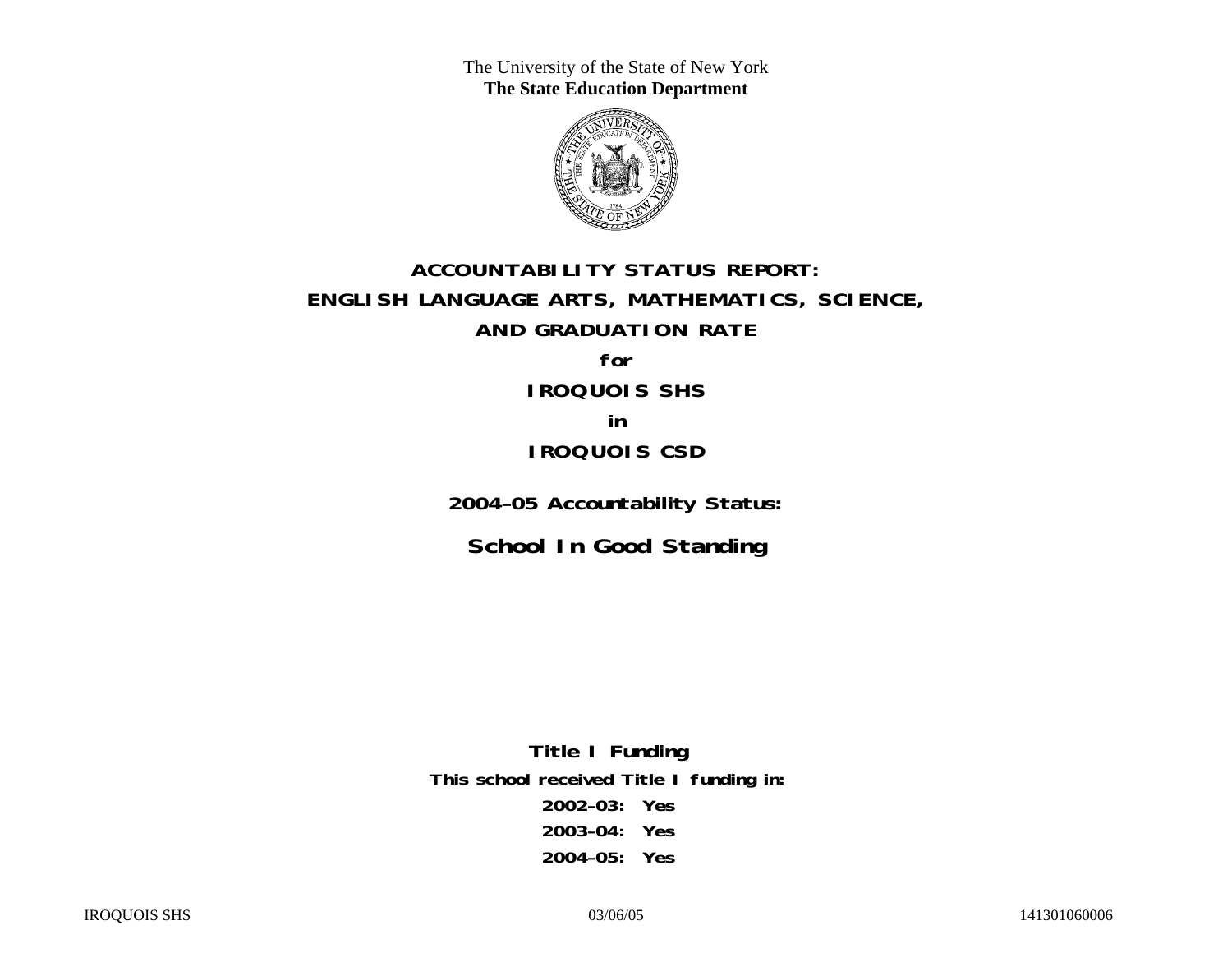### **School Accountability Status Categories**

The list below defines the school status categories under New York State's school accountability system, which is divided into a Federal Title I component and a State component. A school that does not receive Title I funding in a school year does not have a federal status in that year. Schools receiving Title I funds that are not in good standing must provide school choice for their students; those in need of improvement year 2 and beyond must also provide Supplemental Education Services to eligible students. Other consequences for schools not in good standing can be found at: **www.emsc.nysed.gov/deputy/nclb/accountability/siinfo.htm**. To be removed from any improvement status, a school must make Adequate Yearly Progress (AYP) in the grade and subject for which it was identified for two consecutive years, or in the case of a School Under Registration Review, achieve the performance targets established for the school by the Commissioner.

**School in Good Standing:** A school is considered to be in good standing if it has not been identified as a School in Need of Improvement, Requiring Corrective Action, Planning for Restructuring, or Requiring Academic Progress, or as a School Under Registration Review.

**School Requiring Academic Progress:** Under the State component of New York's accountability system, a school that does not make AYP in the same grade and subject for two consecutive years is considered a School Requiring Academic Progress (Year 1) for the following year. In each succeeding year that the school fails to make AYP, the year designation is incremented by one.

**School in Need of Improvement (Year 1):** A school that has not made AYP for two consecutive years in the same grade and subject while receiving Title I funds is considered a School in Need of Improvement (Year 1) for the following year.

**School in Need of Improvement (Year 2):** A School in Need of Improvement (Year 1) that does not make AYP in the grade and subject for which it was identified while receiving Title I funds is considered a School in Need of Improvement (Year 2) for the following year.

**School Requiring Corrective Action:** A School in Need of Improvement (Year 2) that does not make AYP in the grade

and subject for which it was identified while receiving Title I funds is considered a School Requiring Corrective Action for the following year.

**School Planning for Restructuring:** A School Requiring Corrective Action that does not make AYP in the grade and subject for which it was identified while receiving Title I funds is considered a School Planning for Restructuring for the following year.

**School Restructuring:** A School Planning for Restructuring that does not make AYP in the grade and subject for which it was identified while receiving Title I funds is considered a School Restructuring for the following year.

**School Under Registration Review (SURR):** Schools that are farthest from the State standard and that have been determined by the Commissioner to be most in need of improvement are Schools Under Registration Review. These schools must achieve performance targets specified by the Commissioner of Education in their area(s) of identification within a prescribed timeframe or risk having their registration revoked by the Board of Regents.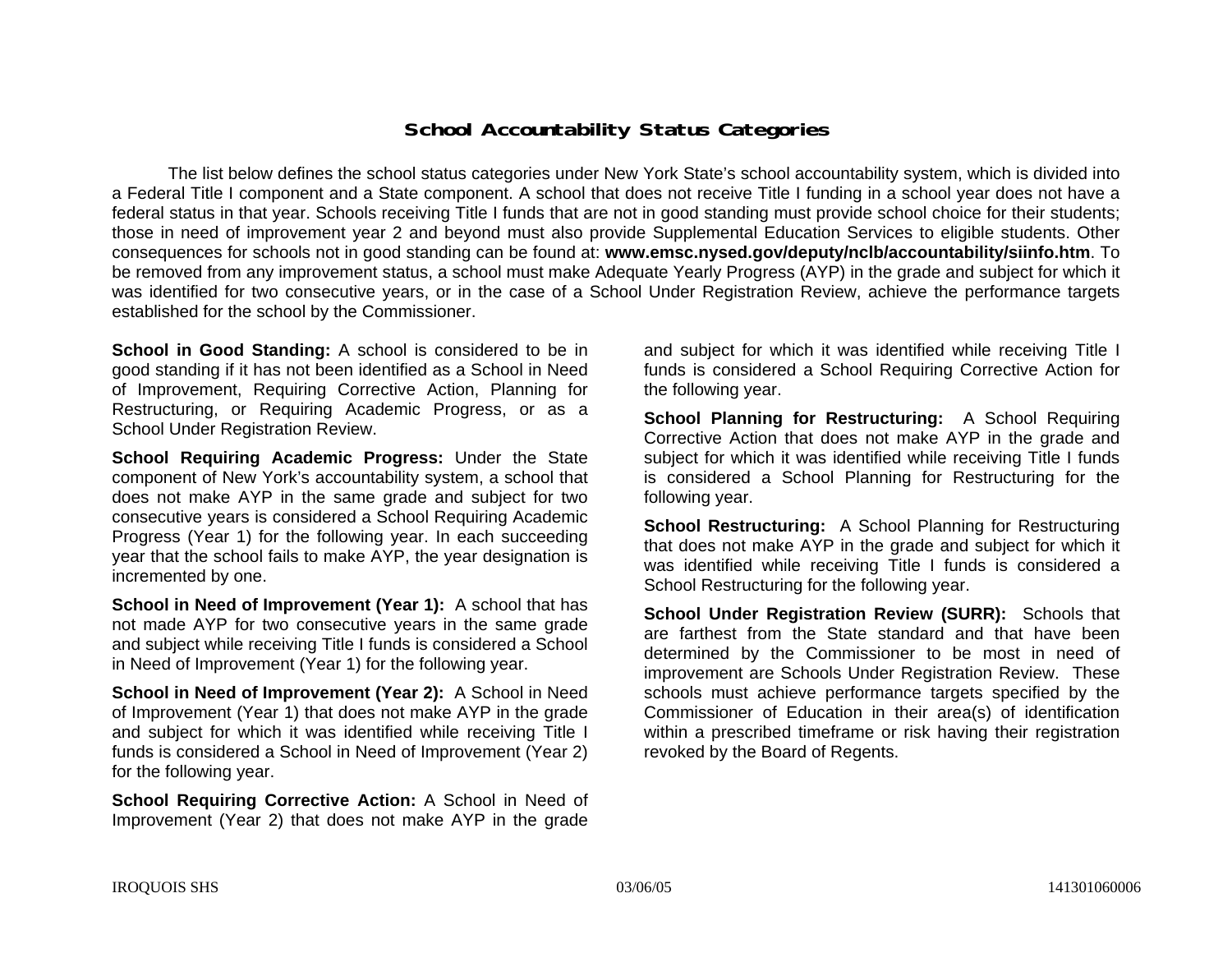# **Secondary-Level English Language Arts**

Definitions of terms, such as Performance Index and Effective Annual Measurable Objective (AMO), are in the glossary, which is the last page of this report.

#### **For a school or a district to make Adequate Yearly Progress (AYP) in 2003–04, every accountability group must make AYP.**

**For an accountability group to make AYP in 2003–04,** 95 percent of seniors in each accountability group of 40 or more must have taken an English examination that meets the student graduation requirement. Each group must also meet its Effective AMO *or* make safe harbor (*2003–04 Performance* and *Standards*). To meet the Effective AMO, the Performance Index for each group with 30 or more cohort members must equal or exceed the Effective AMO. To make safe harbor, the

Performance Index of each of these groups must equal or exceed its ELA safe harbor target *and* the group must meet the graduation-rate qualification for safe harbor. (See the graduation-rate page of this report for further information on meeting the graduation-rate qualification for safe harbor.)

*ELA Safe Harbor Targets:* The secondary-level 2003–04 ELA Safe Harbor Target is calculated by using the following equation: 2002–03 PI + (200 – the 2002–03 PI) <sup>×</sup> 0.10. The 2004–05 ELA Safe Harbor Target is calculated by using the following equation: 2003–04 PI + (200 – the 2003–04 PI)  $\times$  0.10. The 2004–05 target is provided for groups whose PI was below the Effective AMO in 2003–04.

| <b>Accountability Group</b>       | 2003-04 Participation                 |                                           | 2003-04 Performance*                                 |                      | 2003-04 Standards |                                        |                                                                    |                                                       | $2004 - 05$                            |
|-----------------------------------|---------------------------------------|-------------------------------------------|------------------------------------------------------|----------------------|-------------------|----------------------------------------|--------------------------------------------------------------------|-------------------------------------------------------|----------------------------------------|
|                                   | Count of<br>Seniors in<br>$2003 - 04$ | Percent<br>οf<br><b>Seniors</b><br>Tested | Count of 2000<br>Accountability<br>Cohort<br>Members | Performance<br>Index | Effective<br>AMO  | <b>ELA</b><br>Safe<br>Harbor<br>Target | Met the<br>Graduation-<br>Rate<br>Qualification for<br>Safe Harbor | <b>Made</b><br>AYP in<br><b>ELA</b> in<br>$2003 - 04$ | <b>ELA</b><br>Safe<br>Harbor<br>Target |
| All Students                      | 214                                   | 100%                                      | 211                                                  | 191                  | 134               |                                        |                                                                    | <b>YES</b>                                            |                                        |
| <b>Students with Disabilities</b> | 16                                    |                                           | 17                                                   |                      |                   |                                        |                                                                    |                                                       |                                        |
| American Indian/Alaskan<br>Native |                                       |                                           |                                                      |                      |                   |                                        |                                                                    |                                                       |                                        |
| <b>Black</b>                      |                                       |                                           |                                                      |                      |                   |                                        |                                                                    |                                                       |                                        |
| Hispanic                          |                                       |                                           |                                                      |                      |                   |                                        |                                                                    |                                                       |                                        |
| Asian or Pacific Islander         | 2                                     |                                           | $\overline{2}$                                       |                      |                   |                                        |                                                                    |                                                       |                                        |
| White                             | 211                                   | 100%                                      | 209                                                  | 190                  | 134               |                                        |                                                                    | <b>YES</b>                                            |                                        |
| <b>Limited English Proficient</b> |                                       |                                           |                                                      |                      |                   |                                        |                                                                    |                                                       |                                        |
| Economically<br>Disadvantaged     | 13                                    |                                           | 16                                                   |                      |                   |                                        |                                                                    |                                                       |                                        |
| <b>Final AYP Determination</b>    |                                       |                                           |                                                      |                      |                   |                                        |                                                                    | <b>YES</b>                                            |                                        |

\*For schools with fewer than thirty 2000 accountability cohort members, 1999 and 2000 cohort data were combined to determine counts and PIs.

\*\*Groups with a "\*\*" are not required to meet the graduation-rate qualification for safe harbor, because fewer than 30 members in the 1999 graduation-rate cohort were in those groups.

**State accountability status in secondary-level English language arts: School In Good Standing** 

**Title I accountability status in secondary-level English language arts: School In Good Standing**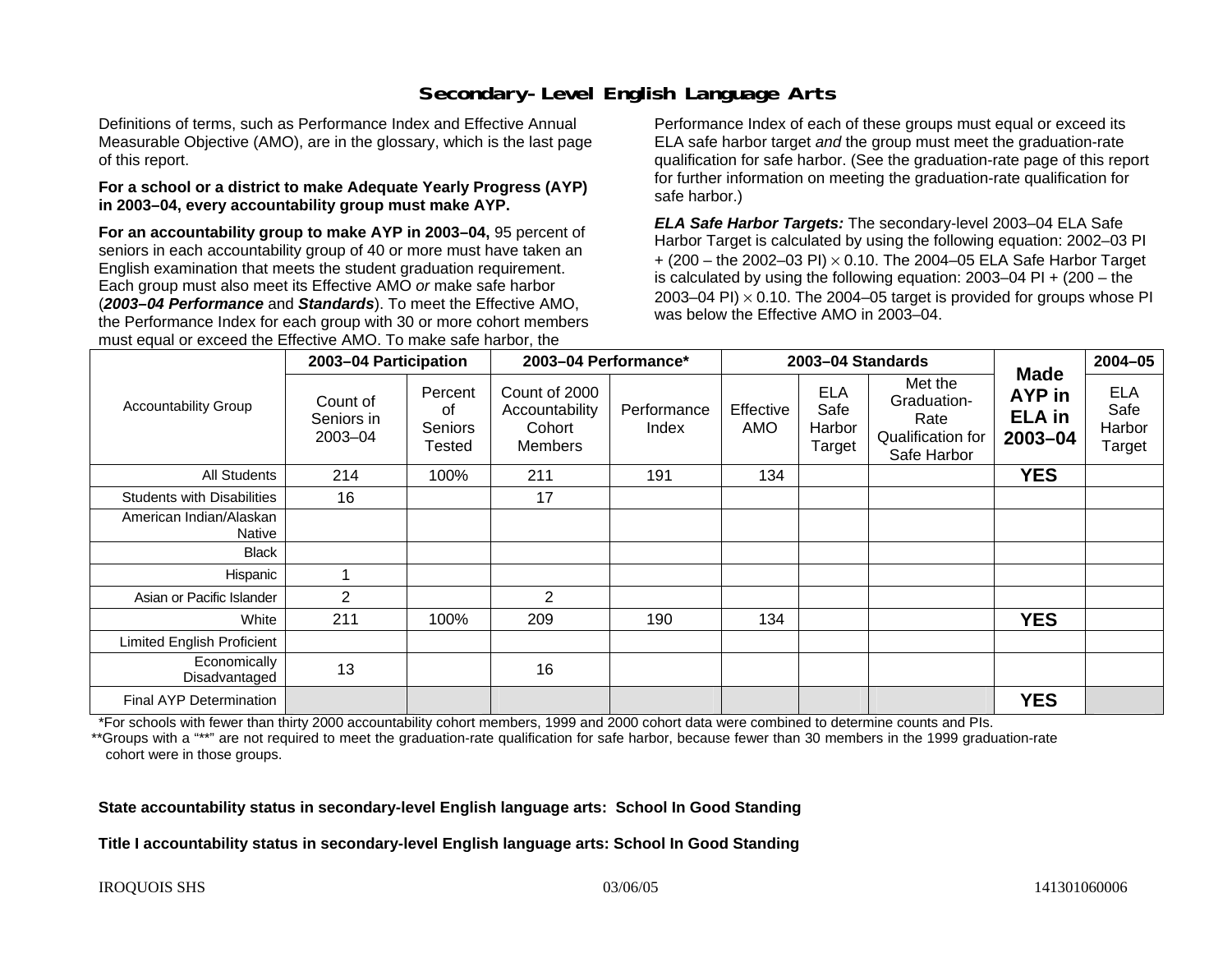# **Secondary-Level Mathematics**

Definitions of terms, such as Performance Index and Effective Annual Measurable Objective (AMO), are in the glossary, which is the last page of this report.

#### **For a school or a district to make Adequate Yearly Progress (AYP) in 2003–04, every accountability group must make AYP.**

**For an accountability group to make AYP in 2003–04,** 95 percent of seniors in each accountability group of 40 or more must have taken a mathematics examination that meets the student graduation requirement. Each group must also meet its Effective AMO *or* make safe harbor (*2003–04 Performance* and *Standards*). To meet the Effective AMO, the Performance Index for each group with 30 or more cohort members must equal or exceed the Effective AMO. To make safe

harbor, the Performance Index of each of these groups must equal or exceed its math safe harbor target *and* the group must meet the graduation-rate qualification for safe harbor. (See the graduation-rate page of this report for further information on meeting the graduation-rate qualification for safe harbor.)

*Math Safe Harbor Targets:* The secondary-level 2003–04 Math Safe Harbor Target is calculated by using the following equation: 2002–03 PI + (200 – the 2002–03 PI) <sup>×</sup> 0.10. The 2004–05 Math Safe Harbor Target is calculated by using the following equation: 2003–04 PI + (200 – the 2003–04 PI)  $\times$  0.10. The 2004–05 target is provided for groups whose PI was below the Effective AMO in 2003–04.

| <b>Accountability Group</b>       | 2003-04 Participation             |                                    | 2003-04 Performance*                                        |                      | 2003-04 Standards |                                  |                                                                    |                                                    | $2004 - 05$                      |
|-----------------------------------|-----------------------------------|------------------------------------|-------------------------------------------------------------|----------------------|-------------------|----------------------------------|--------------------------------------------------------------------|----------------------------------------------------|----------------------------------|
|                                   | Count of<br>Seniors in<br>2003-04 | Percent<br>οf<br>Seniors<br>Tested | Count of 2000<br>Accountability<br>Cohort<br><b>Members</b> | Performance<br>Index | Effective<br>AMO  | Math<br>Safe<br>Harbor<br>Target | Met the<br>Graduation-<br>Rate<br>Qualification for<br>Safe Harbor | <b>Made</b><br>AYP in<br><b>Math in</b><br>2003-04 | Math<br>Safe<br>Harbor<br>Target |
| <b>All Students</b>               | 214                               | 100%                               | 211                                                         | 185                  | 124               |                                  |                                                                    | <b>YES</b>                                         |                                  |
| <b>Students with Disabilities</b> | 16                                |                                    | 17                                                          |                      |                   |                                  |                                                                    |                                                    |                                  |
| American Indian/Alaskan<br>Native |                                   |                                    |                                                             |                      |                   |                                  |                                                                    |                                                    |                                  |
| <b>Black</b>                      |                                   |                                    |                                                             |                      |                   |                                  |                                                                    |                                                    |                                  |
| Hispanic                          |                                   |                                    |                                                             |                      |                   |                                  |                                                                    |                                                    |                                  |
| Asian or Pacific Islander         | 2                                 |                                    | $\overline{2}$                                              |                      |                   |                                  |                                                                    |                                                    |                                  |
| White                             | 211                               | 100%                               | 209                                                         | 185                  | 124               |                                  |                                                                    | <b>YES</b>                                         |                                  |
| <b>Limited English Proficient</b> |                                   |                                    |                                                             |                      |                   |                                  |                                                                    |                                                    |                                  |
| Economically<br>Disadvantaged     | 13                                |                                    | 16                                                          |                      |                   |                                  |                                                                    |                                                    |                                  |
| Final AYP Determination           |                                   |                                    |                                                             |                      |                   |                                  |                                                                    | <b>YES</b>                                         |                                  |

\*For schools with fewer than thirty 2000 accountability cohort members, 1999 and 2000 cohort data were combined to determine counts and PIs.

\*\*Groups with a "\*\*" are not required to meet the graduation-rate qualification for safe harbor, because fewer than 30 members in the 1999 graduation-rate cohort were in those groups.

**State accountability status in secondary-level mathematics: School In Good Standing** 

**Title I accountability status in secondary-level mathematics: School In Good Standing**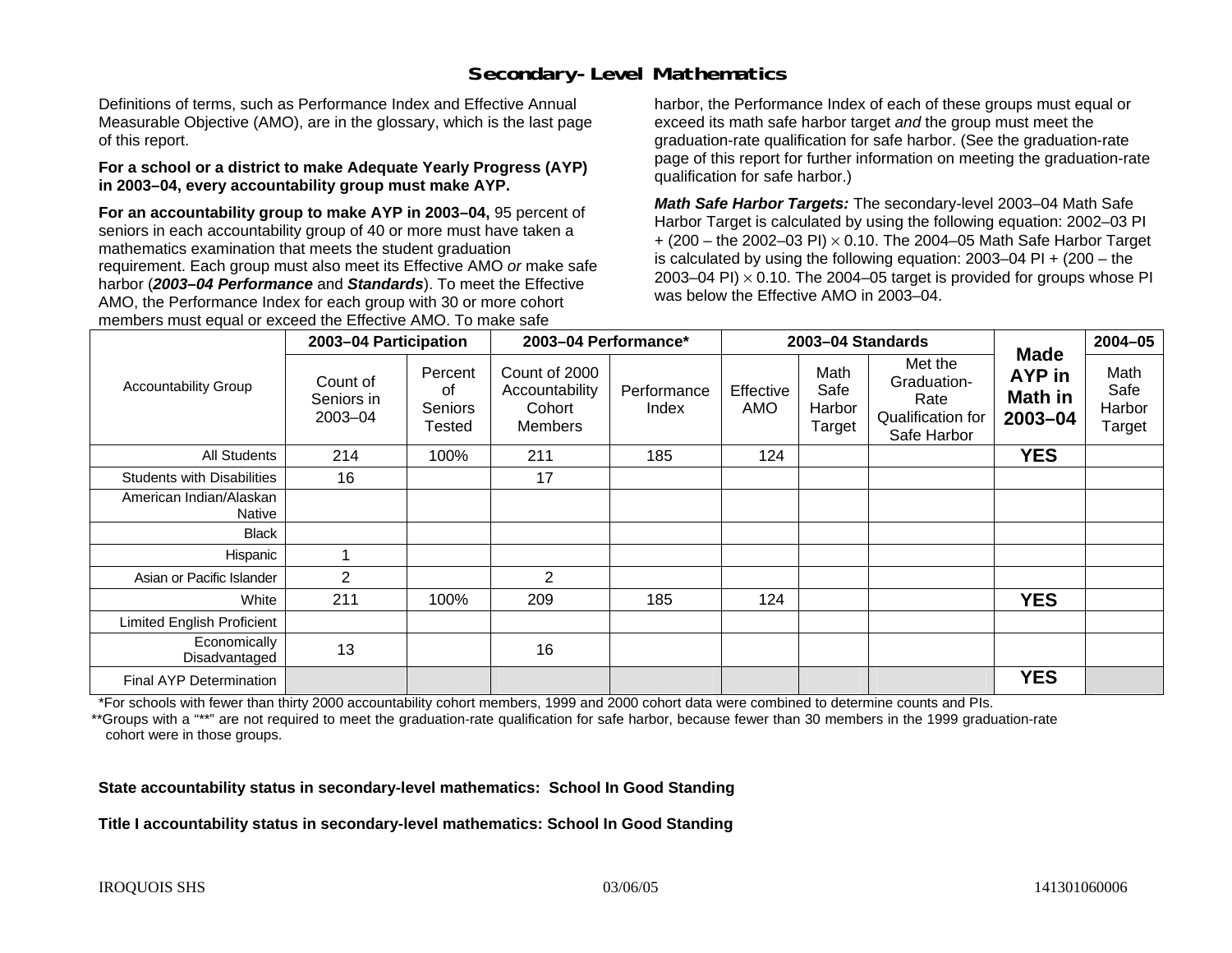# **Graduation Rate**

Definitions of terms, such as Progress Target and Adequate Yearly Progress (AYP), are in the glossary, which is the last page of this report.

*Made AYP in Graduation Rate in 2003–04:* For a school or a district to make AYP in graduation rate, the Percent Earning a Local Diploma by August 31, 2003 for the "All Students" group must equal or exceed the Graduation-Rate Standard or the Graduation-Rate Progress Target.

*Qualification for Safe Harbor in Secondary-Level ELA and Math:* For an accountability group to be considered Qualified for Safe Harbor in Secondary-Level ELA and Math, the Percent Earning a Local Diploma by August 31, 2003 must equal or exceed the Graduation-Rate Standard or the Graduation-Rate Progress Target for that group.

*Graduation-Rate Progress Targets:* The 2003–04 Graduation-Rate Progress Target is calculated by adding one point to the Percent of the 1998 Cohort Earning a Local Diploma by August 31, 2002. The 2004–05 Graduation-Rate Progress Target is calculated by adding one point to the Percent of the 1999 Cohort Earning a Local Diploma by August 31, 2003. This target is provided for each group whose Percent Earning a Local Diploma by August 31, 2003 is below the Graduation-Rate Standard in 2003–04 (55). Groups with fewer than 30 cohort members are not subject to this criterion.

|                                   |                                                                         | 2003-04 Performance                                      |                                 | 2003-04 Standards                         | <b>Made AYP</b><br><u>in</u><br><b>Graduation</b><br>Rate in<br>$2003 - 04$ | $2003 - 04$                                                               | $2004 - 05$                               |
|-----------------------------------|-------------------------------------------------------------------------|----------------------------------------------------------|---------------------------------|-------------------------------------------|-----------------------------------------------------------------------------|---------------------------------------------------------------------------|-------------------------------------------|
| Accountability Group              | Count of<br>1999<br>Graduation-<br><b>Rate Cohort</b><br><b>Members</b> | Percent Earning a<br>Local Diploma by<br>August 31, 2003 | Graduation-<br>Rate<br>Standard | Graduation-<br>Rate<br>Progress<br>Target |                                                                             | Qualified<br>for Safe<br>Harbor in<br>Secondary-<br>Level ELA<br>and Math | Graduation-<br>Rate<br>Progress<br>Target |
| <b>All Students</b>               | 235                                                                     | 97                                                       | 55                              |                                           | <b>YES</b>                                                                  | <b>YES</b>                                                                |                                           |
| <b>Students with Disabilities</b> | 15                                                                      |                                                          |                                 |                                           |                                                                             |                                                                           |                                           |
| American Indian/Alaskan Native    |                                                                         |                                                          |                                 |                                           |                                                                             |                                                                           |                                           |
| <b>Black</b>                      | 1                                                                       |                                                          |                                 |                                           |                                                                             |                                                                           |                                           |
| Hispanic                          |                                                                         |                                                          |                                 |                                           |                                                                             |                                                                           |                                           |
| Asian or Pacific Islander         | 3                                                                       |                                                          |                                 |                                           |                                                                             |                                                                           |                                           |
| White                             | 230                                                                     | 97                                                       | 55                              |                                           |                                                                             | <b>YES</b>                                                                |                                           |
| <b>Limited English Proficient</b> |                                                                         |                                                          |                                 |                                           |                                                                             |                                                                           |                                           |
| Economically Disadvantaged        | 6                                                                       |                                                          |                                 |                                           |                                                                             |                                                                           |                                           |
| <b>Final AYP Determination</b>    |                                                                         |                                                          |                                 |                                           | <b>YES</b>                                                                  |                                                                           |                                           |

**State accountability status for graduation rate: School In Good Standing** 

**Title I accountability status for graduation rate: School In Good Standing**